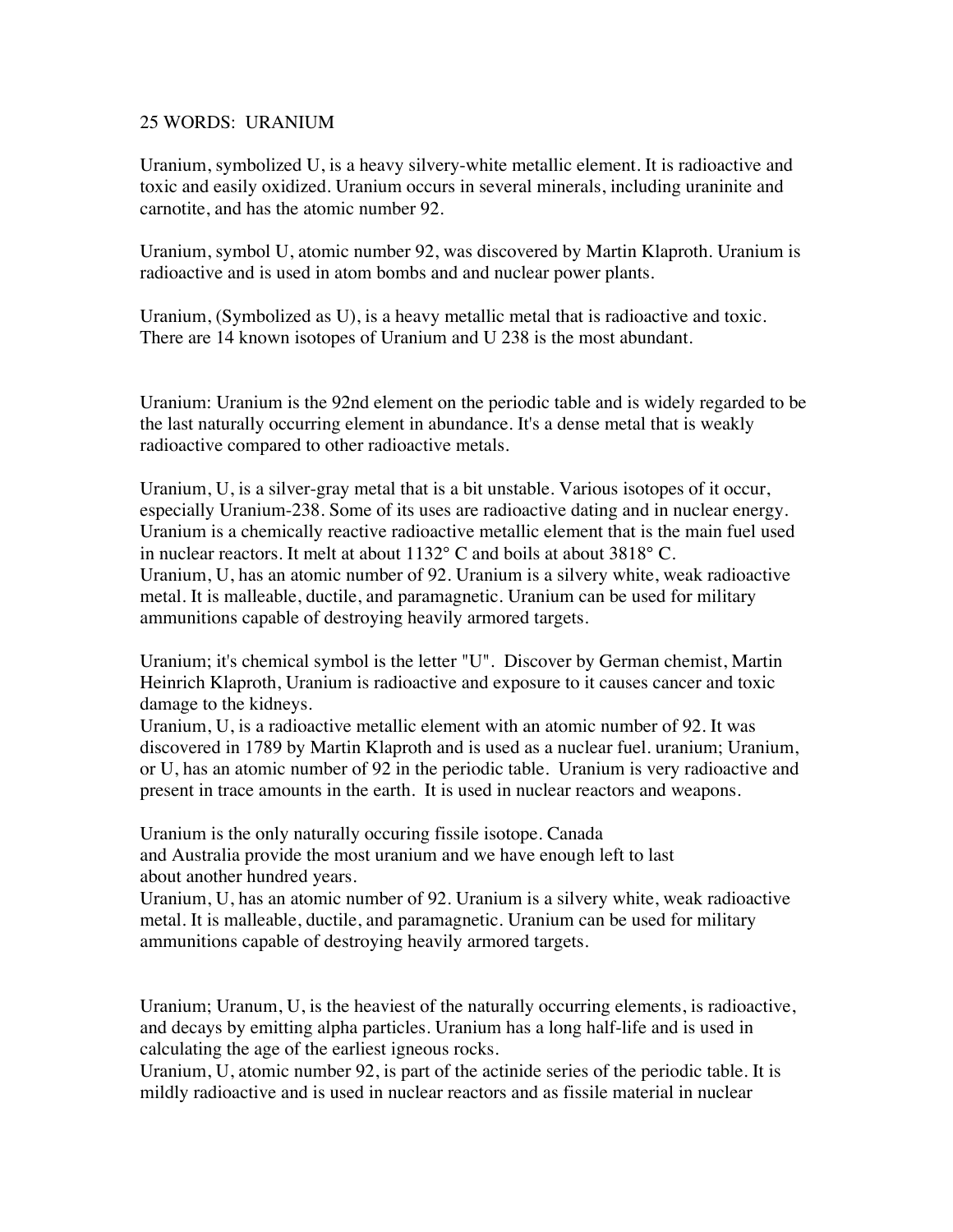weapons.

Uranium is a silver-gray metallic chemical element in the actinide series of the periodic table. It was used for tinting and shading in early photography and was discovered by Martin Heinrich Klaproth

Uranium is a heavy, silver-white metal which is pyrophoric when finely divided. Uranium is of great interest because of its application to nuclear power and nuclear weapons.

anium, U, is a silver-gray metallic chemical element in the actinide series of the periodic table that has the atomic number 92. Uranium is approximately 70% more dense than lead.

Thank you,

Uranium is a silver-gray metallic chemical element in the actinide series of the periodic table that has the symbol U and atomic number 92. Uranium has the highest atomic weight of the naturally occurring elements.

 Uranium has the atomic number 92. It has 92 protons and electrons and it can have a number between 141 to 146 neutrons. It has the highest atomic weight; about 70% more dense than lead.

Uranium is a silver-gray metallic chemical element in the actinide series of the periodic table that has the symbol U and atomic number 92

Uranium is a radioactive element that occurs naturally in low concentrations in soil, rock, and surface and groundwater. It is the heaviest naturally occurring element, with an atomic number of 92.

Uranium, with the atomic number of 92, is a silver-gray metallic chemical element and is the heaviest naturally occurring element. It is often used in the military as high-density penetrator.

Uranium, atomic number 92, is a radioactive element with a half-life of 4.47 billion years. Bombarding it with neutrons can cause a chain reaction that can produce energy or cause a gigantic explosion.

Uranium  $(U; Z=92)$  is a highly radioactive metal which was the first element found to be fissile. When bombarded with neutrons,  $^{235}U$  isotope divides into smaller nuclei releasing nuclear energy and neutrons, called nuclear fission.

Uranium is a highly radioactive metal. Uranium also has the most protons/ electrons/ neutrons of the stabled atoms. Uranium corrodes to a black oxide coat in the air.

Uranium - A silver gray metal chemical element that has the highest atomic weight of the naturally occurring elements and it is approximately 70% more dense than lead and is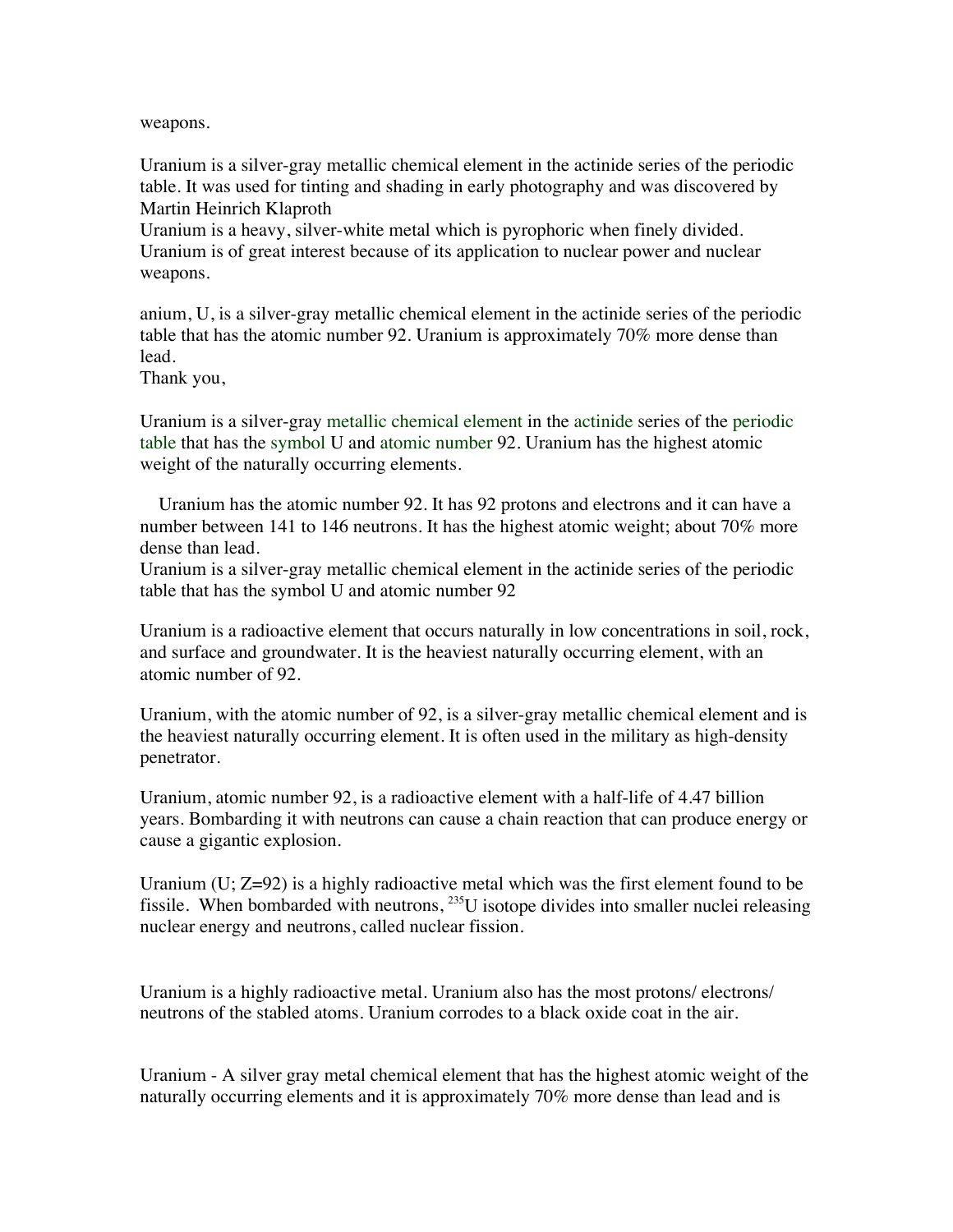weakly radioactive.

uranium;Uranium is a silver-grey metallic element in the actinide series of the periodic table. It is weakly radioactive and is extracted from uranium-bearing minerals, like uraninite.

Uranium, U, is a silver-gray metallic metal. It's found in numerous minerals such as pitchblende and autunite. Uranium gives interesting yellow and green colors when included to glass in conjunction with other additives.

Uranium- is a silver-fray metallic chemical element. Uranium is in the periodic table that has a symbol U and atomic number 92. It also has the highest atomic weight of the naturally occurring elements.

Uranium is atomic number 92 and can have different numbers of neutrons in the nucleus from 141 to 146. Uranium is used in the military as ammunition because it has impact speed.

Uranium, U, is a silver-gray metallic chemical element, that has the highest atomic weight of the naturally occurring elements. It's pretty low in radioactivity, and when refined, it has a silver-white color.

 Uranium, U, is a silvery gray metallic. It is about 70% more dense than lead but is weakly radioactive. Uranium is mostly used in military as high-density penetrators.

Uranium is a silver grayish metallic element and it's discovery is accredited to Klaproth. It's atomic number is 92 it is heaviest naturally occurring element.

Uranium, U, has an atomic number 92. It is a silver-gray metallic chemical element. When Uranium is emitting an alpha particle, it is slowly decaying. The major producers of Uranium is Canada and Australia.

Uranium, atomic symbol is "U" with 92 as the atomic number, can be applied to nuclear power as well as nuclear weapons. The classification of this element would be metallic

Uranium, symbol U, is a part of the actinide series of the periodic table. It has the heaviest weight of the natural elements. Uranium also has radioactive properties which were first discovered by Becquarel in 1896

Uranium, U, a heavy silver-gray metallic chemical element with the atomic number 92, is found in low concentrations in soil and rocks. It is used as a colorant in uranium glass and as nuclear fuel.

Uranium, a metallic chemical element, was named after Uranus by Martin Klaproth in 1789. Radioactive properties were discovered in 1896 by Antoine Becquerel and was used to fuel nuclear power industry in 1896.

Uranium was discovered by Martin Heinrich Klaproth, a German chemist, in the mineral